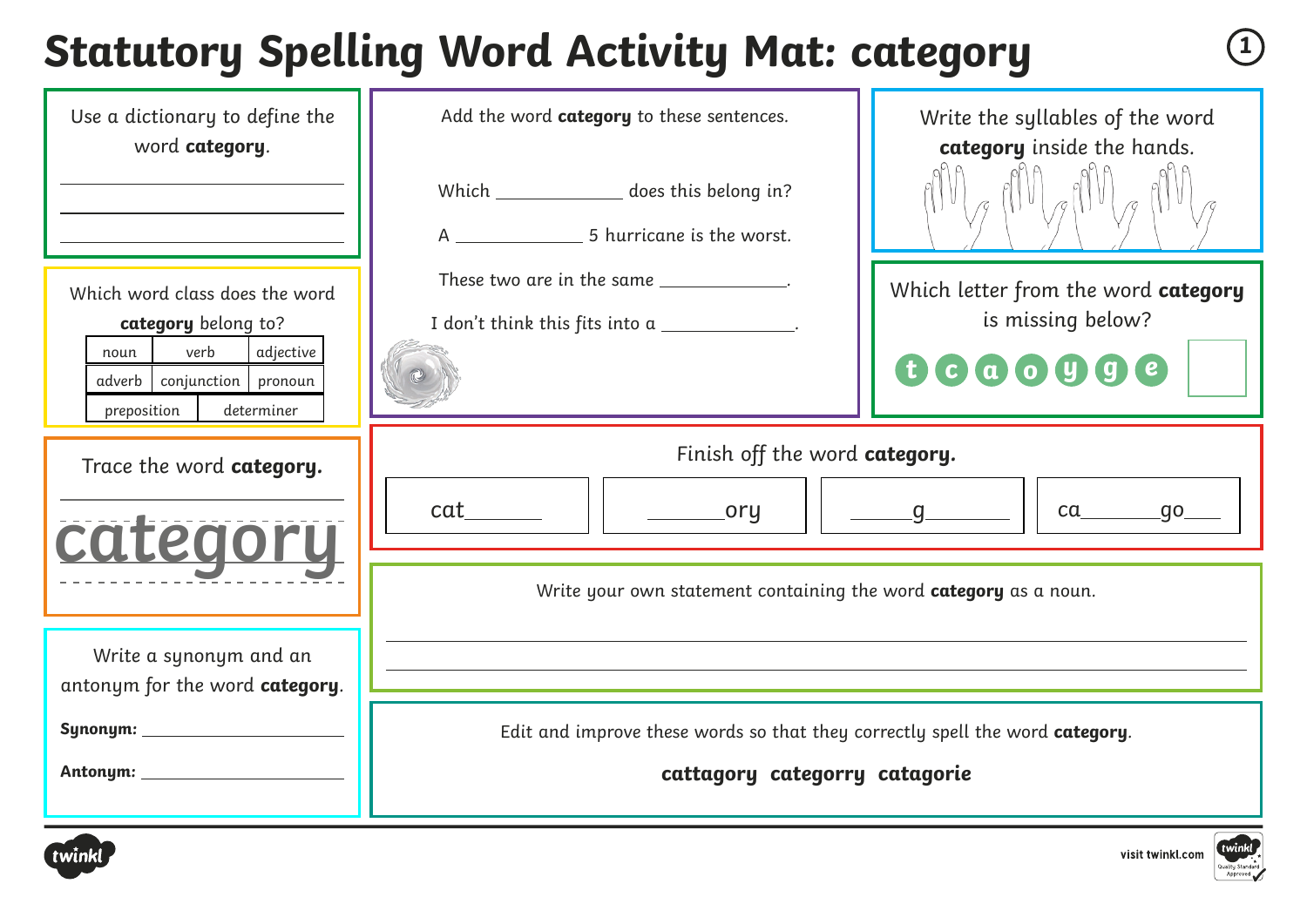# **Statutory Spelling Word Activity Mat: cemetery <sup>2</sup>**

| Use a dictionary to define the<br>word cemetery.                                                                                              | Add the word cemetery to these sentences.<br>The ____________________ is next to the church.<br>The service was held at the ______________. | Write the syllables of the word<br>cemetery inside the hands.              |
|-----------------------------------------------------------------------------------------------------------------------------------------------|---------------------------------------------------------------------------------------------------------------------------------------------|----------------------------------------------------------------------------|
| Which word class does the word<br>cemetery belong to?<br>verb<br>adjective<br>noun<br>adverb conjunction pronoun<br>preposition<br>determiner | We walked through the _____________.<br>In the ______________, there is a war<br>monument.                                                  | Which letter from the word cemetery<br>is missing below?<br><b>UCCCCMC</b> |
| Trace the word cemetery.<br>cemetery                                                                                                          | Finish off the word cemetery.<br>cem<br>_______ery<br>Write your own statement containing the word cemetery as a noun.                      | ce te                                                                      |
| How many smaller words can you<br>make using the letters from the word<br>cemetery?                                                           | Edit and improve these words so that they correctly spell the word cemetery.<br>semetery cemmetry sematree                                  |                                                                            |



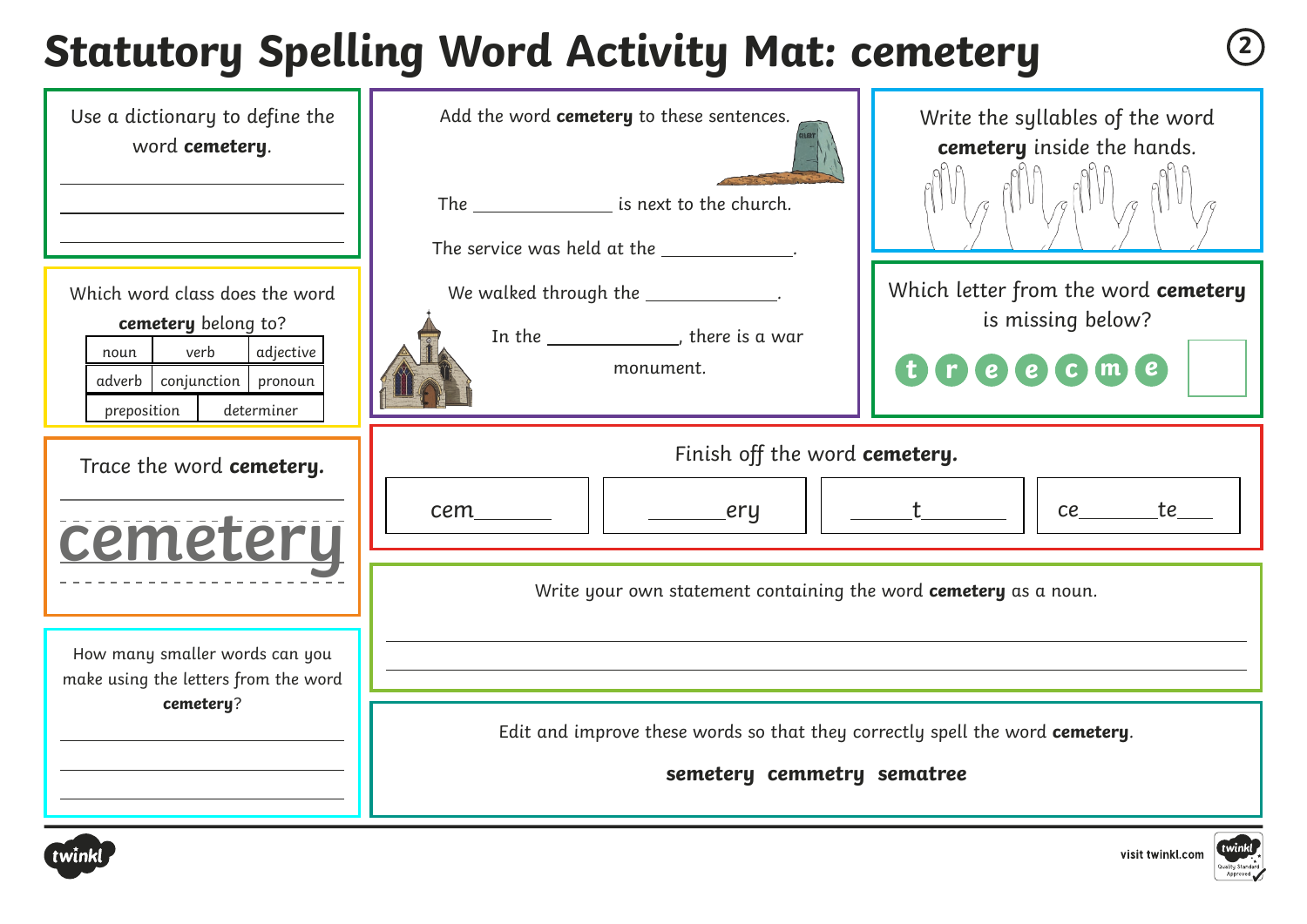# **Statutory Spelling Word Activity Mat: committee <sup>3</sup>**

| Use a dictionary to define the<br>word committee.                                                                                                  | Add the word committee to these sentences.<br>Would you like to be on the _____________<br>Ms Jones is the chair of the _____________. | Write the syllables of the word<br>committee inside the hands.                           |
|----------------------------------------------------------------------------------------------------------------------------------------------------|----------------------------------------------------------------------------------------------------------------------------------------|------------------------------------------------------------------------------------------|
| Which word class does the word<br>committee belong to?<br>verb<br>adjective<br>noun<br>adverb   conjunction   pronoun<br>preposition<br>determiner | The _______________ meets once a month.<br>Can you attend the _____________ meetings regularly?                                        | Which letter from the word<br>committee is missing below?<br>$m$ $o$ $e$ $t$ $o$ $m$ $e$ |
| Trace the word committee.<br>committee                                                                                                             | Finish off the word committee.<br><b>tee</b><br>comm                                                                                   |                                                                                          |
| How many smaller words can you<br>make using the letters from the word                                                                             | Write your own statement containing the word committee as a noun.                                                                      |                                                                                          |
| committee?                                                                                                                                         | Edit and improve these words so that they correctly spell the word committee.<br>comittee commitee committea                           |                                                                                          |



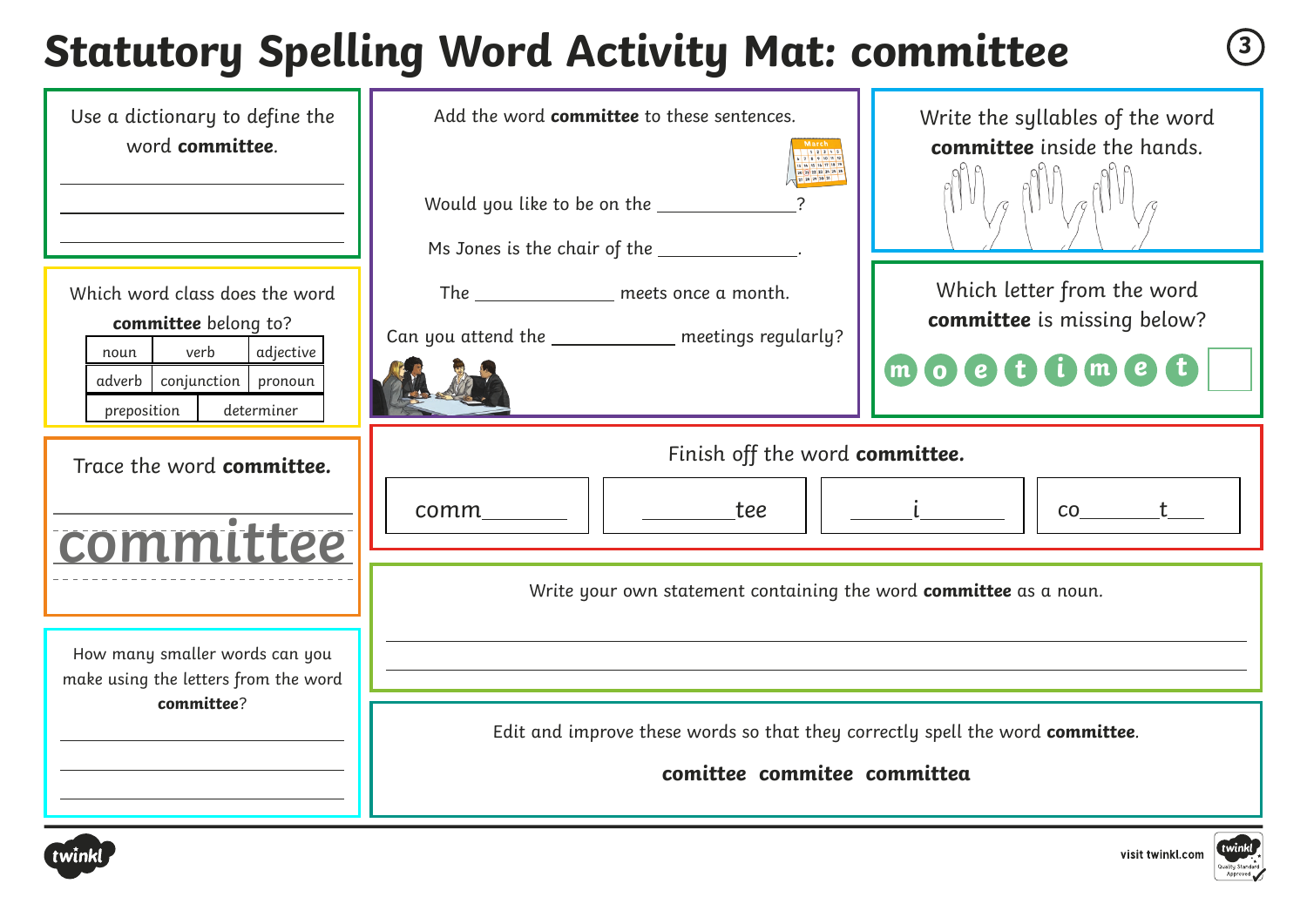## **Statutory Spelling Word Activity Mat: communicate <sup>4</sup>**

| Use a dictionary to define the<br>word communicate.                                                                                                  | Add the word communicate to these sentences.<br>I struggle to ________________ in French.<br>"Can you ______________ with your little sister?" | Write the syllables of the word<br>communicate inside the hands.               |
|------------------------------------------------------------------------------------------------------------------------------------------------------|------------------------------------------------------------------------------------------------------------------------------------------------|--------------------------------------------------------------------------------|
| Which word class does the word<br>communicate belong to?<br>verb<br>adjective<br>noun<br>adverb   conjunction   pronoun<br>determiner<br>preposition | asked the teacher.<br>It is important to ______________ clearly.<br>Does he _______________ with you?                                          | Which letter from the word<br>communicate is missing below?<br>muoc<br>$(m_t)$ |
| Trace the word communicate.<br>communicate                                                                                                           | Finish off the word communicate.<br>_icate<br>$comm$ $\qquad \qquad$                                                                           | $\overline{c}$ $\overline{c}$ $\overline{c}$ $\overline{c}$<br><u>un</u>       |
| Write a synonym and an<br>antonym for the word<br>communicate.                                                                                       | Write your own statement containing the word communicate as a noun.                                                                            |                                                                                |
|                                                                                                                                                      | Edit and improve these words so that they correctly spell the word communicate.<br>communnicate comunicate communeicate                        |                                                                                |